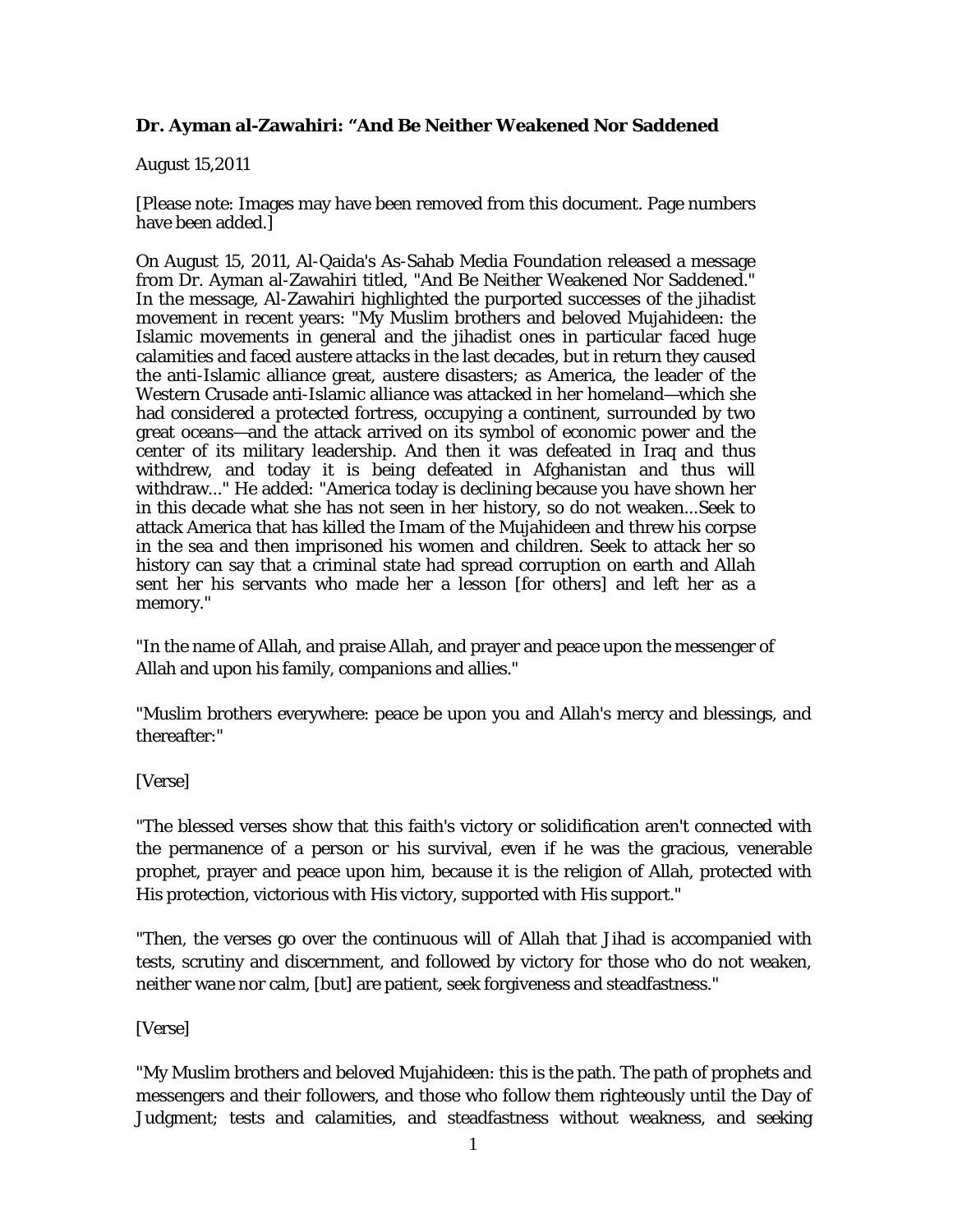forgiveness and prayer, and then [followed by] glory in life and rewards of the afterlife, with the grace and dignity of Allah. [It is] an extended call and an ongoing Jihad since Allah created Earth until He inherits it and those on it. It doesn't stop with the death of a commander or the loss of a leader, and it won't decline with an attack and a calamity. And it doesn't demur due to shortage or defeat, but it passes all of that and leaves its calamity with higher motivation and stronger determination and long-lasting challenge, like the situation of our prophet's companions, prayer and peace upon him, on the day of Hamra' al-Asad."

[Verse]

[Hadith]

"My Muslim brothers and beloved Mujahideen: the Islamic movements in general and the jihadist ones in particular faced huge calamities and faced austere attacks in the last decades, but in return they caused the anti-Islamic alliance great, austere disasters; as America, the leader of the Western Crusade anti-Islamic alliance was attacked in her homeland—which she had considered a protected fortress, occupying a continent, surrounded by two great oceans—and the attack arrived on its symbol of economic power and the center of its military leadership."

"And then it was defeated in Iraq and thus withdrew, and today it is being defeated in Afghanistan and thus will withdraw, and all of that is grace from Allah on the hands of the Mujahideen who are weak in their equipment, but strong in their faith and endearment toward their faith. Thus, the reputation of America and the Crusade alliance have fallen, and this is one of the most important gains from the blessed battles of September the Eleventh."

"The results were...great, and also the sacrifices were immensely great, and this is how Islam gains victory."

[Verse]

"My Muslim brothers and beloved Mujahideen: we have crossed strides on the road, but we still have other strides before us until victory is achieved, and we still have Jihad with the hand and the tongue before us until we purify all of the Muslim homelands from the occupiers, and until we remove from them the corrupt rulers. And until we establish a Sharia-based...rule that spreads justice and removes corruption."

"Before us [there is] Jihad through fighting and Jihad through statement. Before us a military fight and an advocacy effort, a political resistance and social reformation...various fronts and various arenas. We have engaged it in the midst of our Ummah and with it and in defense of it, and the Mujahideen, although they are standing at the front line and are fighting the enemies of Islam and who represent the vanguard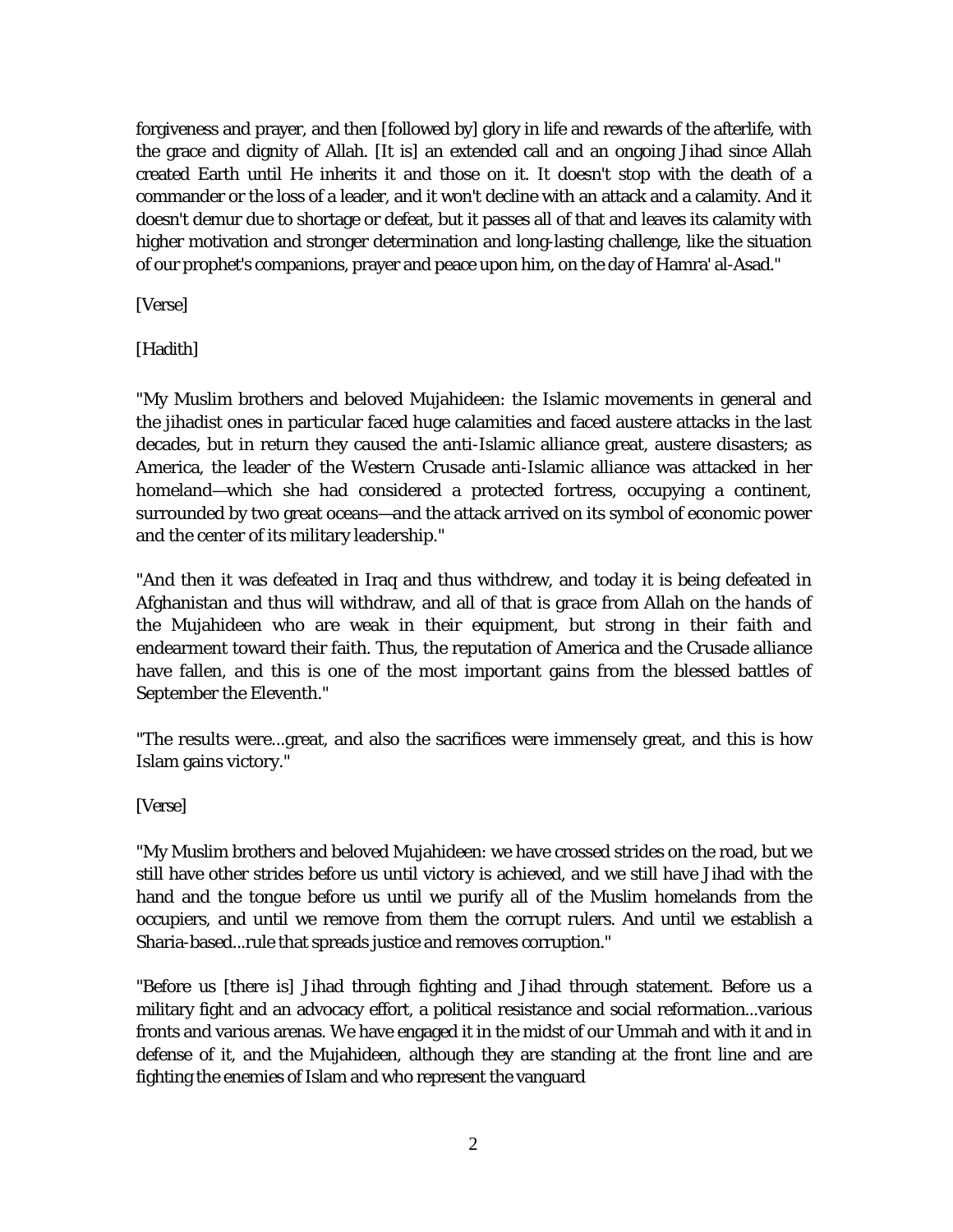of the Ummah, defending Islam and Muslims, they also are an inseparable part of the oppressed, suppressed Muslim Ummah. And they are not alienated from its suffering, and they cooperate over piety and devotion; they advise and get advised, and they cooperate with each Muslim over what they agree upon of truth and guidance. And they advise each other upon what they disagree on."

"The Muslim Ummah in general and the Jihad Movement in particular must engage in the battle of statement just as they engage the battle of teeth, and their need for the battle of statement is higher than the need of the entire Ummah for it, because it [the Muslim Ummah] is more insightful towards the hubs of danger, as it is the one that faces it and confronts it daily. And it [the Jihad movement] has more expertise on the vicious, degraded nature of the enemy. And because it faces more confrontation with disfigurement and fallacy. And because it knows that [an] attack on it is intended to be an attack on Islam and [intended] to uproot its Sharia, and also because it is more open in speaking the truth and spreading it; as it has paid the price of its freedom and honesty and defiance in Hijra and imprisonment, steadfastness and fighting, and alienation from family, homeland and money, and patience over fighting and imprisonment."

"Shaykh Usama bin Laden—may Allah have mercy on him—used to remind [us] that our freedom is not limited by a ceiling except for the Sharia, because [by which] we inhale the pure oxygen of freedom."

[Verse]

"And the battle of statement has opened many arenas with the grace of Allah; as the modern means of communication have allowed big opportunities for production and information, and may Allah reward the knights of the Jihad Media the best of rewards. Those underground soldiers who are unbeknownst by many people, and in spite of which their deeds have reached the furthest places on earth in order to bring the message of truth pure even if the criminals hate it. And they must gather their efforts and gain their energies and master drawing their plans and organize their actions, and sacrifice what they can, as the battle is at its peak, and Allah will not miss the rewards of those who do good."

"And like that, an opportunity for advocacy and statement in Egypt and Tunisia has opened, and Allah only knows until when it will continue, so the people of Islam and Jihad must benefit from it and take advantage of it in speaking the honest truth and gather the Ummah around the primary affairs that are unopposed by any Muslim, most importantly:"

"The Sharia must rule and not be ruled, command not be commanded, lead not be led, above all authorities and rules every reference, and anything that opposes it from the articles of the constitution and the law is false. And that should be stated openly with phrases that do not have manipulation and malleability."